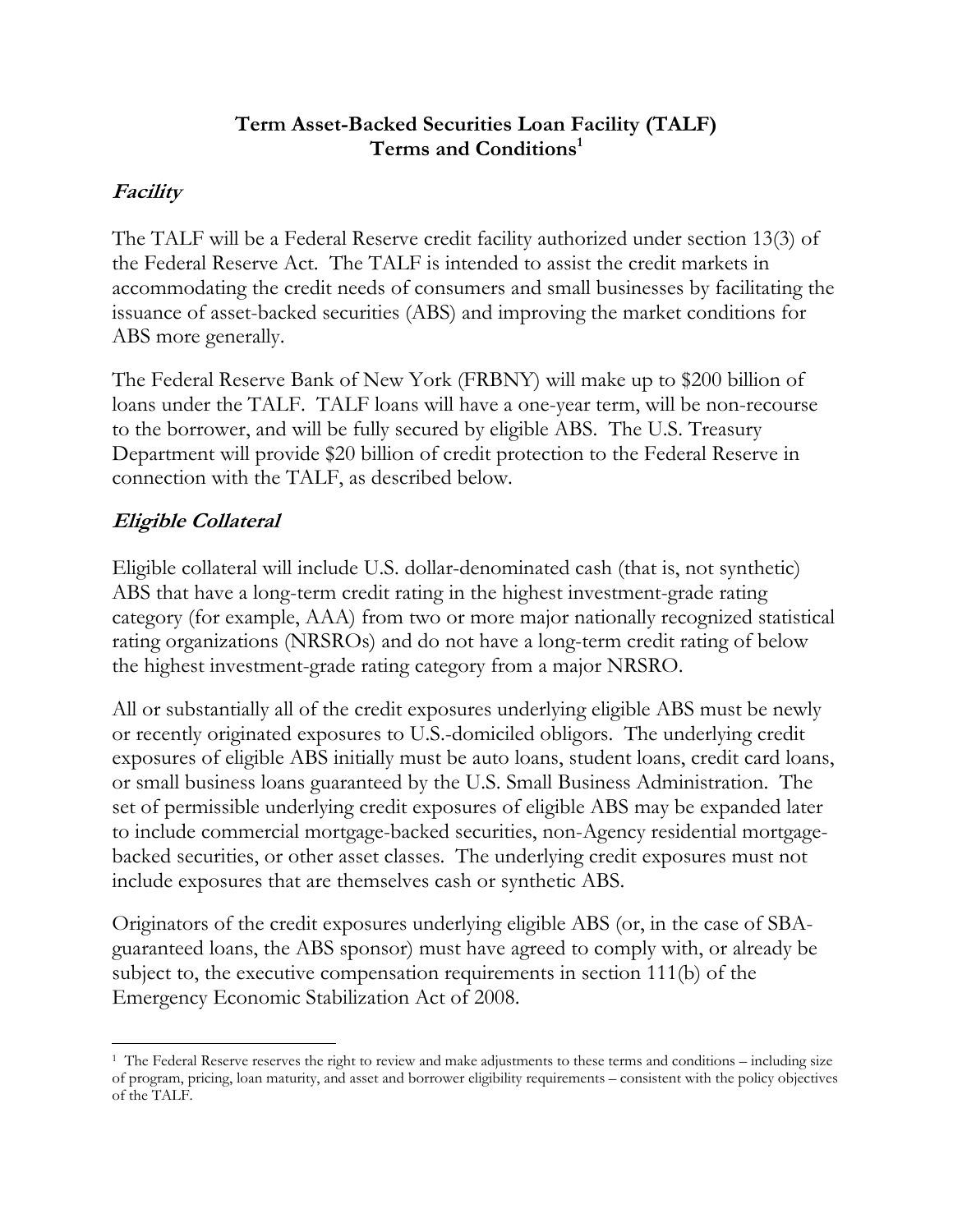Eligible collateral for a particular borrower must not be backed by loans originated by the borrower or by an affiliate of the borrower.

# **Eligible Borrowers**

All U.S. persons that own eligible collateral may participate in the TALF. A U.S. person is a natural person that is a U.S. citizen, a business entity that is organized under the laws of the United States or a political subdivision or territory thereof (including such an entity that has a non-U.S. parent company), or a U.S. branch or agency of a foreign bank.

# **Transaction Structure**

Credit extensions under the TALF will be in the form of non-recourse loans secured by eligible collateral. Substitution of collateral during the term of the loan will not be allowed. TALF loans will have a one-year term, with interest payable monthly. The term of TALF loans may be lengthened later if appropriate. TALF loans will not be subject to mark-to-market or re-margining requirements.

Any remittance of principal or interest on eligible collateral must be used immediately to pay interest due on, or reduce the principal amount of, the TALF loan.

# **Haircuts**

Collateral haircuts will be established by the FRBNY for each class of eligible collateral. Haircuts will be determined based on the price volatility of each class of eligible collateral.

## **Pricing and Allocation**

The FRBNY will offer a fixed amount of loans under the TALF on a monthly basis. TALF loans will be awarded to borrowers each month based on a competitive, sealed bid auction process. Each bid must include a desired amount of credit and an interest rate spread over one-year OIS. The FRBNY will set minimum spreads for each auction.

The FRBNY will reserve the right to reject or declare ineligible any bid, in whole or in part, in its discretion. In this regard, the FRBNY will develop and implement procedures to identify for further scrutiny potentially high-risk ABS that a borrower proposes to pledge to the FRBNY under the TALF.

The FRBNY will assess a non-recourse loan fee at the inception of each loan transaction.